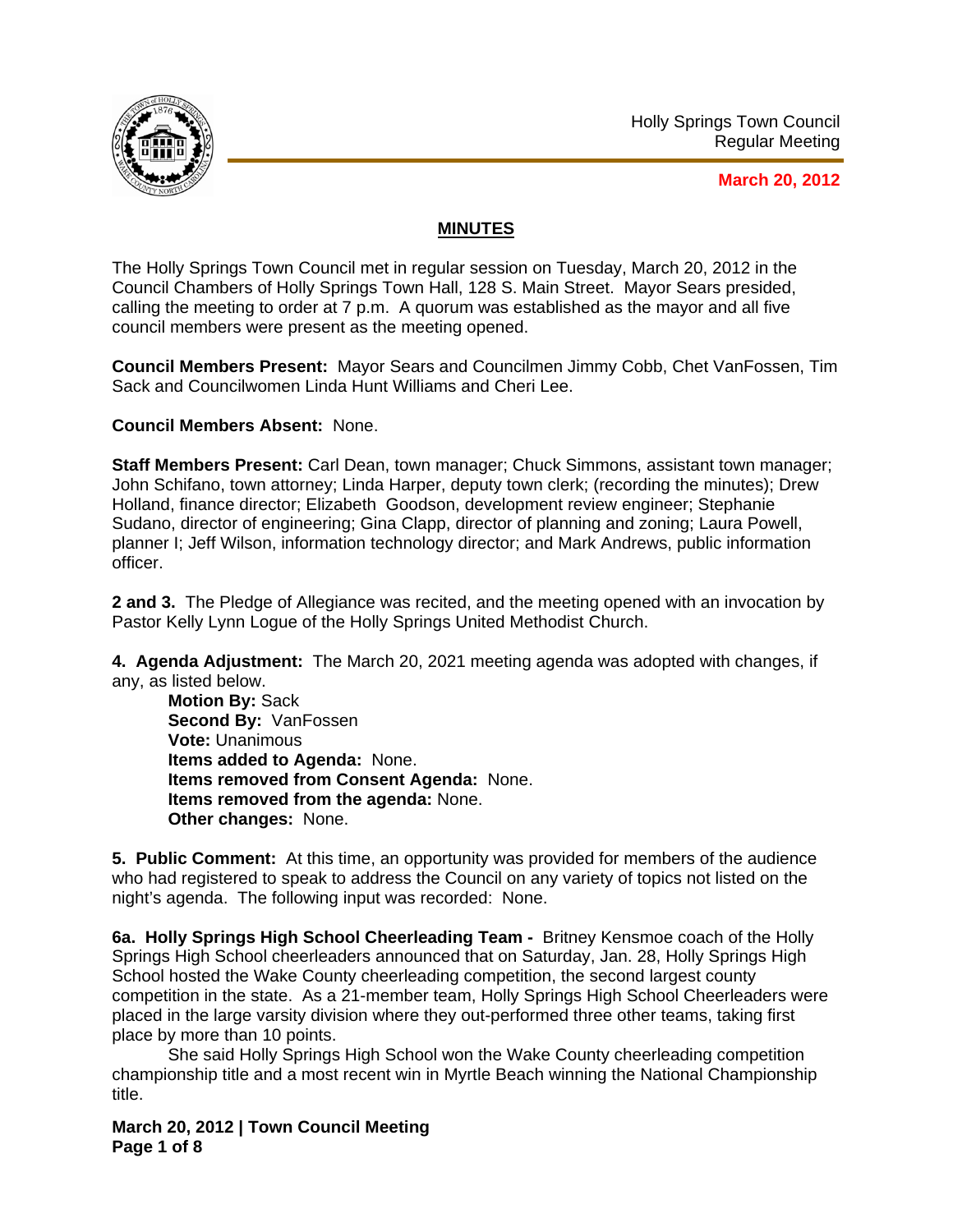Mayor Sears recognized coaches Britney Kensmoe and LaChanda Broome and the team members Avery Barr, Erika Peterson, Jasmine Duhon, Lacaunya Blount, Madeline Lefferts; Brandon Gilchrist, Casey Perry, Jamera Davis, Lauren Longobardo, Rachel Sloan, Tegan Bergeson, Cassidy Tanner, Kendall Coker, Keriann Spor, Madison Rackley, Meredith Klinedinst, Morgan Veiwheg, Taylor Hetzel, Alexa Martin, Arianna Duncan and Kamilia Blount. **Action:** None.

**6b. Multiple Sclerosis Awareness Week -** Mayor Sears said the Governor proclaimed March 12-18 as Multiple Sclerosis Awareness Week in North Carolina, and Mayor Sears proclaimed the same time period as Multiple Sclerosis Awareness Week in Holly Springs.

Ms. Jo Haskell is working to raise awareness and raise funds for MS research and patient support.

 She said that she was diagnosed with MS in 2009, and her mission is to bring awareness and raise funds to find a cure for this debilitating disease.

**Action:** None.

**7a. Southwest Area Study Presentation -** Ms. Kendra Parrish said as Council recalls, Holly Springs is a key stakeholder in the regional study that is underway called the Southwest Area Study (SWAS.) The last time this was discussed and presented was prior to the first symposium, in which many elected officials and key town citizens came out to share their visions of southwestern Wake County. Since that time staff has attended monthly meetings, and held a public meeting and the second symposium. She said on April 17, 2012 will be the second public meeting.

 Ms. Parrish said the study is funded by CAMPO and NCDOT. Growth is going to continue, and southwestern Wake County and northern Harnett County likely will be one of the first post-recession areas to return to a fast pace of development. Commuting patterns and delays will be exacerbated by existing trends as shown in the Apex, Holly Springs, Fuquay Varina, Angier and northern Harnett County plans.

 The SWAS will provide a traditional approach that includes transparent planning framework and successfully can generate a recommended strategy that integrates local values and priorities with regional mobility goals and needs. The goal of the SWAS will encompass a comprehensive multimodal plan (including highway, bicycle, pedestrian, transit, and rail elements) travel demand modeling, development initiatives, land use integration, prioritization matrix, and a detailed action/ implantation plan.

Mr. Mike Rutkowski from Kimley Horn provided a brief update on the SWAS. He presented several proposed projects to the Council regarding transportation designs, east-west connector, interchange at NC 55 Hwy and Ralph Stephens Road and NC 55 Apex Connector near US 1.

## **Action:** None.

**8a. Public Hearing: Rezoning Petition 12-REZ-01 –** Ms. Powell said the Town has received a request to rezone approximately 2.08 acres from R-20: Residential to OR-CU: Office, Research & Development Park, Conditional Use. The parcel is located at 617 Avent Ferry Road and is directly adjacent to the existing Rex Urgent Care property. This rezoning request mimics the current Rex property zoning classification with identical zoning conditions volunteered by the developer.

With that explanation completed, Mayor Sears opened the public hearing. The following comments were recorded:

Jason Barron, 4350 Lassiter at North Hills, Suite 300, Raleigh, representative for Rex Healthcare, the property owner. Mr. Barron said the property will be incorporated into the Rex

**March 20, 2012 | Town Council Meeting Page 2 of 8**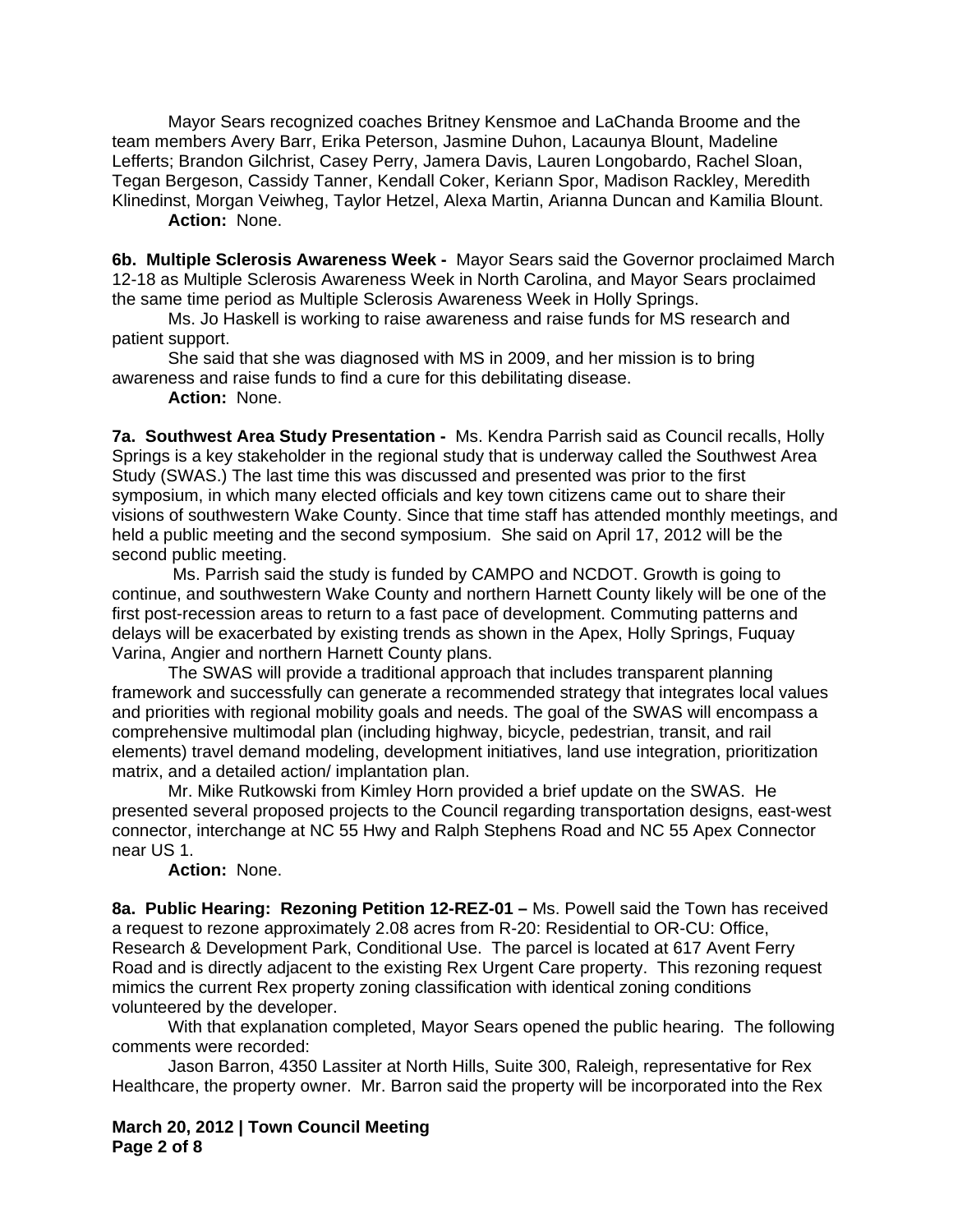Urgent Care adjacent campus and will mimic the current Rex property zoning classification with identical zoning conditions.

There being no further comments, the public hearing was closed.

**Action #1:** The Council approved a motion to accept the following statement as true: *"The requested zone map change from R-20 to OR-CU: Office, Research & Development Park, Conditional Use is consistent with the Vision Holly Springs Comprehensive Plan since the Future Land Use Plan Map indicates this property as Office/Professional which meets the intent of furthering the development of employment and office development opportunities in the Southern Gateway Area."*

**Motion By:** VanFossen **Second By:** Cobb **Vote:** Unanimous

**Action #2:** The Council approved a motion to adopt Ordinance 12-REZ-01 for Zone Map Change Petition #12-REZ-01 to change the zoning of 2.08 acres of Wake County PIN # 0648896547 from R-20:Residential to OR-CU: Office, Research & Development Park , Conditional Use, as submitted by Jason Barron of K&L Gates with the following zoning conditions offered by the petitioner:

 1. The following uses, otherwise permitted in the OR zoning district (pursuant to Section 3.04 of the Town of Holly Springs Unified Development Ordinance) shall be prohibited upon the Property:

- a. Construction companies;
- b. Insurance agent;
- c. Mortuary;
- d. Neighborhood recycling collection point; and
- e. Email order distribution.

**Motion By:** Cobb **Second By:** VanFossen **Vote:** Unanimous *A copy of Rezoning Ordinance 12-REZ-01 is attached to these minutes.* 

**8b. Public Hearing: Rezoning Petition 12-REZ-02 –** Ms. Powell said the Town has received a request for a zone map change for property located near the intersection of Sunset Lake Road and Holly Springs Road. The applicant is requesting to rezone the property from R-20: Residential to LB: Local Business. The parcel currently is vacant and is approximately 1.5 acres in size. The property is located within the Northeast Gateway Area Plan and the requested LB: Local Business zoning district is consistent with the business land use designation.

 She said the proposed LB district would allow for a variety of office, retail, restaurant, and personal service uses. Through the Special Exception Use process that requires another public hearing once the specific use is known, limited automobile, drive-through restaurants, and other uses may be permitted. The uses allowed in the LB district are regulated in character to assure harmonious development with the nearby residential districts served and are limited in size and scale to promote pedestrian access.

Councilman Sack said that the property looks like it is land-lock and asked where the access to the property.

Ms. Goodson said the property is land-locked and there is not an access to the property from a public street. The property owner is the same owner for parcel of land adjacent to the property being rezoned, which will serve access to the property and was rezoned previously.

**March 20, 2012 | Town Council Meeting Page 3 of 8**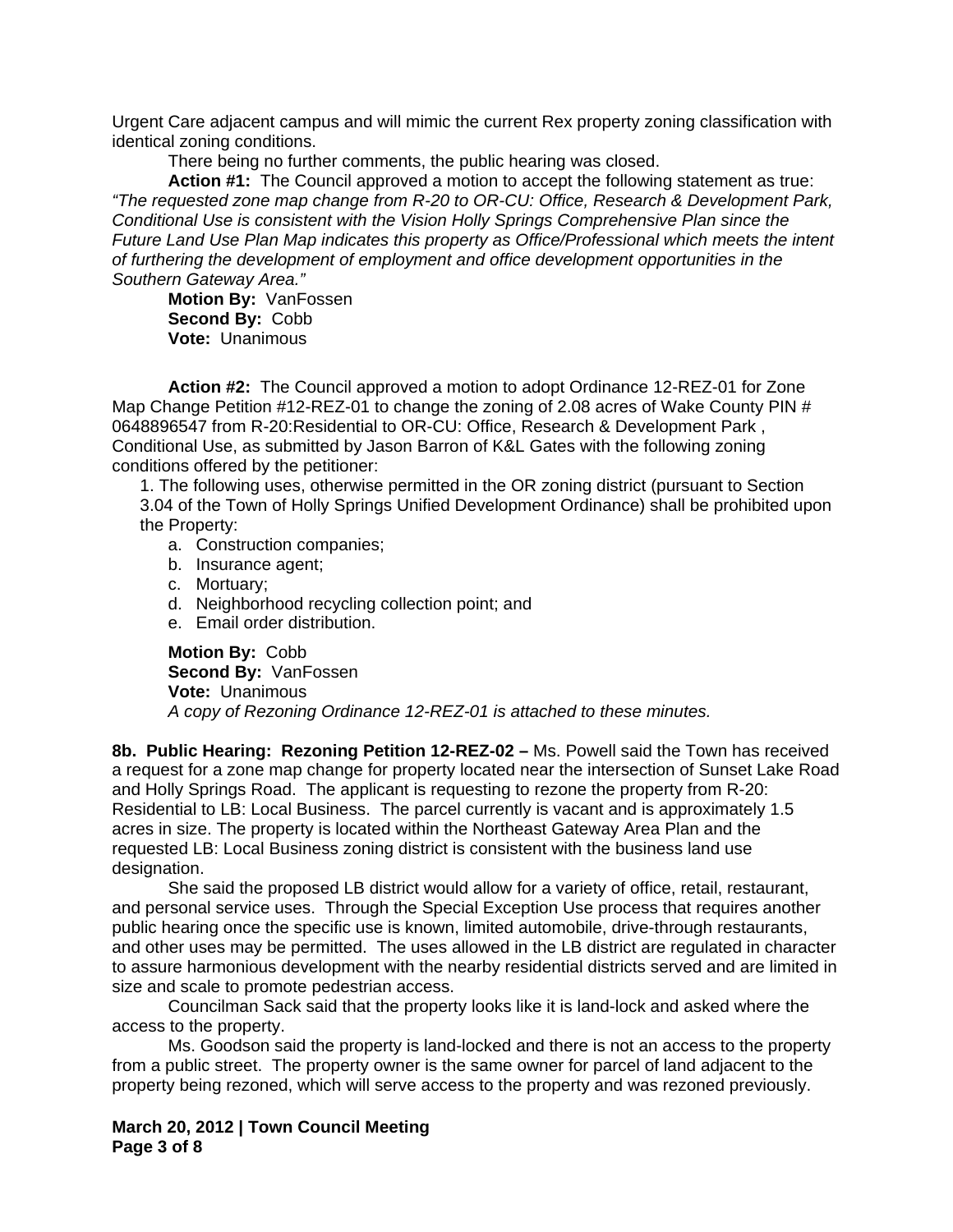Councilwoman Williams asked the zoning of the property to the right of the property being requested for rezoning. Ms. Powell explained the property surrounding zoning uses and adjacent businesses in the area.

With that explanation completed, Mayor Sears opened the public hearing. The following comments were recorded: None.

There being no further comments, the public hearing was closed.

**Action #1:** The Council approved a motion to accept the following statement as true: *"The requested zone map change from R-20 to LB is consistent with the Vision Holly Springs Comprehensive Growth Plan and Northeast Gateway Area Plan since the Future Land Use Plan Map indicates this property as Business and the LB: local Business District allows for commercial, retail, and office development."*

**Motion By:** Cobb **Second By:** VanFossen **Vote:** Unanimous

**Action #2:** The Council approved a motion to adopt Ordinance 12-REZ-02 for Zone Map Change Petition #12-REZ-02 to change the zoning of 1.5 acres of Wake County PIN #0659-98-7585 from R-20:Residential to LB: Local Business as submitted by Moonlit Properties, LLC.

**Motion By:** VanFossen **Second By:** Sack **Vote:** Unanimous *A copy of Rezoning Ordinance 12-REZ-02 is attached to these minutes.* 

**8c. Community Development Block Grant Program –** Mr. Daniel Weeks said this is a public hearing required so the 2010 Community Development Block Grant Scattered Site housing grant officially can be closed out. All rehabilitation work has been completed at the three addresses below and the Division of Community Assistance has approved of how the grant was administered. The purpose of the public hearing is to allow the citizens of Holly Springs an opportunity to express their views in regard to the Town's Scattered Site housing rehabilitation program.

- Lenora Carrington, 4005 Lassiter Road;
- Sarah Ingram, 101 Maple Avenue;
- Sandra Burch, 813 Estes Lane;

With that explanation completed, Mayor Sears opened the public hearing. The following comments were recorded: None.

There being no further comments, the public hearing was closed.

**Action:** The Council approved a motion to adopt Resolution 12-05 to close community development block grant program.

**Motion By:** VanFossen **Second By:** Williams **Vote:** Unanimous *A copy of Resolution 12-05 is attached to these minutes.*

**8d. Ordinance 12-02 Storm Water And Sedimentation And Erosion Control –** Ms. Heather Keefer said the proposed amendments to Article II, Erosion & Sedimentation Control Ordinance to update the required seeding time frame on construction sites and to Article V, NPDES Phase II Post-Construction Stormwater to clarify responsibility to extend storm drainage to adjacent properties.

**March 20, 2012 | Town Council Meeting Page 4 of 8**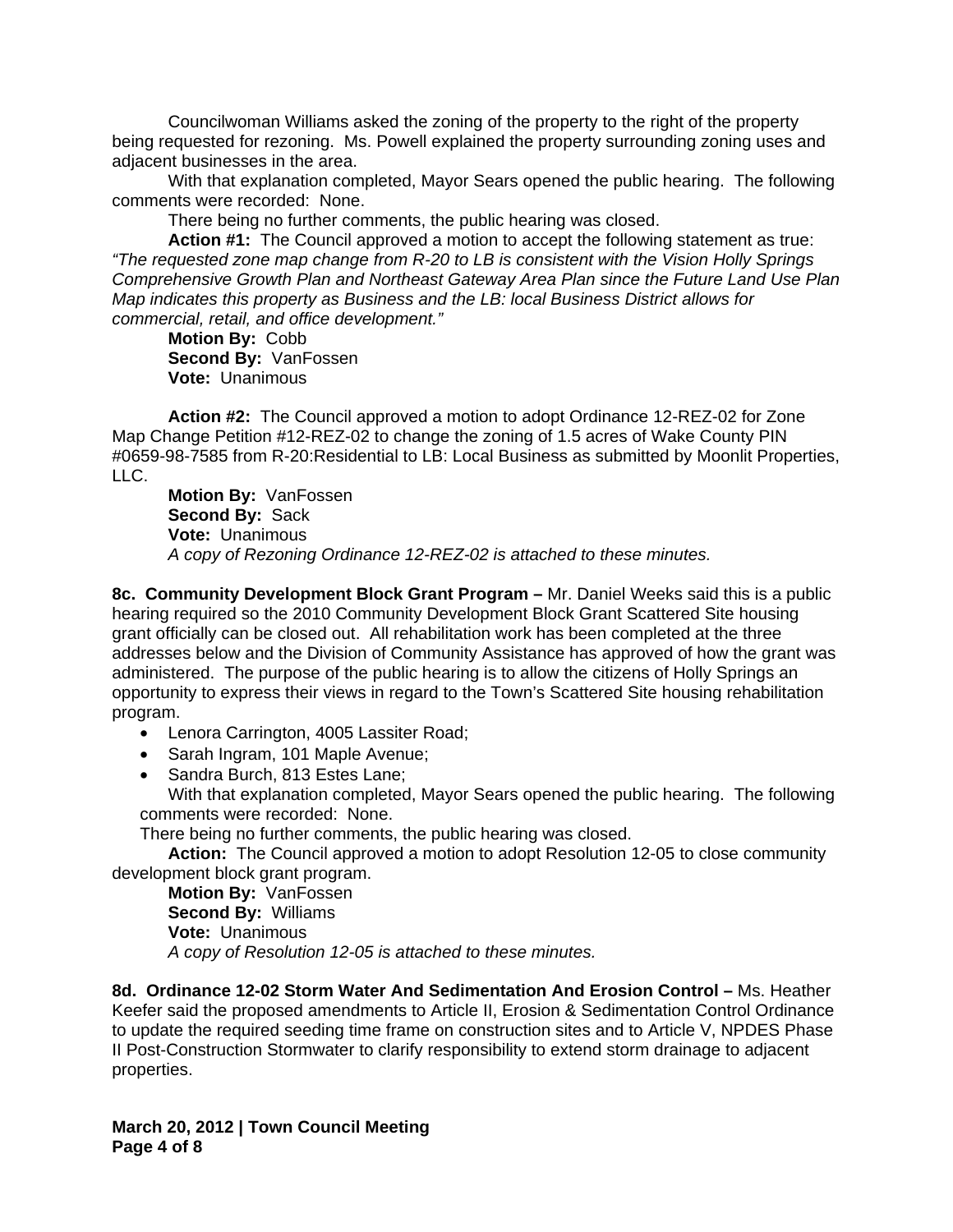With that explanation completed, Mayor Sears opened the public hearing. The following comments were recorded: None.

There being no further comments, the public hearing was closed.

**Action:** The Council approved a motion to adopt Ordinance 12-02 amending Chapter 8, Articles II and V of the Holly Springs Town Code.

**Motion By:** VanFossen **Second By:** Cobb **Vote:** Unanimous *A copy of Ordinance 12-02 is attached to these minutes.* 

**9. Consent Agenda:** The Council approved a motion to approve all items on the Consent Agenda. The motion carried following a motion by Councilman Sack, a second by Councilman VanFossen and a unanimous vote. The following actions were affected:

9a. Minutes – The Council approved minutes of the Council's 2012 winter retreat special meeting held March 2-3 and its regular meeting held March 6, 2012.

9b. Budget Report - The Council received a monthly report of amendments to the FY 2011-12 budget approved by the town manager. *A copy of the budget amendment report is attached to these minutes.*

9c. Hazard Mitigation Plan Agreement – The Council approved to enter a memorandum of agreement to participate in a multi-jurisdictional Wake County hazard mitigation plan.

9d. Avent Ferry Road Fire Station Contract Change Order Report – The Council received a report of contract change orders in the Avent Ferry Road fire station project.

9e. Budget Amendment, \$36,000 - The Council adopted an amendment to the FY 2011-12 budget in the amount of \$36,000 to account for interest income on escrow funds for the Hunt Center Project Fund**.** *A copy of the budget amendment is attached to these minutes.* 

9f. Budget Amendment, \$941,070 - The Council adopted an amendment to the FY 2011-12 budget in the amount of \$941,070 to cover the pay-off of the original loan in refinancing of Avent Ferry Road / Fire Station debt. *A copy of the budget amendment is attached to these minutes.*

9g. Grigsby Avenue Sidewalk Municipal Agreement – The Council approved amendment to the municipal agreement for the Grigsby Avenue sidewalk project.

9h. Marketing Campaign – The Council approved to retain Liaison Design Group for \$9,500 to develop a marketing campaign targeted to life science companies.

**10a. Twelve Oaks Infrastructure Reimbursement Agreement –** Mr. Schifano explained the 12 Oaks development has been operating under a developer's reimbursement agreement that was originally drafted in 2004. The agreement provided a mechanism for the developer to be reimbursed for expenses incurred that otherwise ordinarily would not have been incurred, such as installation of a new pump station, force main, oversizing of water lines, installation of re-use lines, and a two-lane off-site road (now the four-lane Green Oaks Parkway.)

He said most of the improvements have been made, and the developer has accrued credits against future fees. As the original agreement has a 10-year expiration, it nearly would be impossible for the developer to redeem all its fee credits in the remaining time. Further, a new developer, Landeavor, is purchasing the remaining portions of 12 Oaks. Therefore, staff has prepared the attached amendment, which clarifies what the outstanding fee credits are, what opportunities there are for additional fee credits, and extends the life of the agreement until Dec. 31, 2017. The agreement also locks in the town's fees for the development at the current year rates until 2017.

Mr. Schifano explained the amount of credits and types that are listed in the table below:

| Type of Fee                | <b>Total credit</b> | Redeemed to-date   Remaining Credit |             |
|----------------------------|---------------------|-------------------------------------|-------------|
| Sewer Acreage and Capacity | \$3,090,678         | \$732,640                           | \$2,358,038 |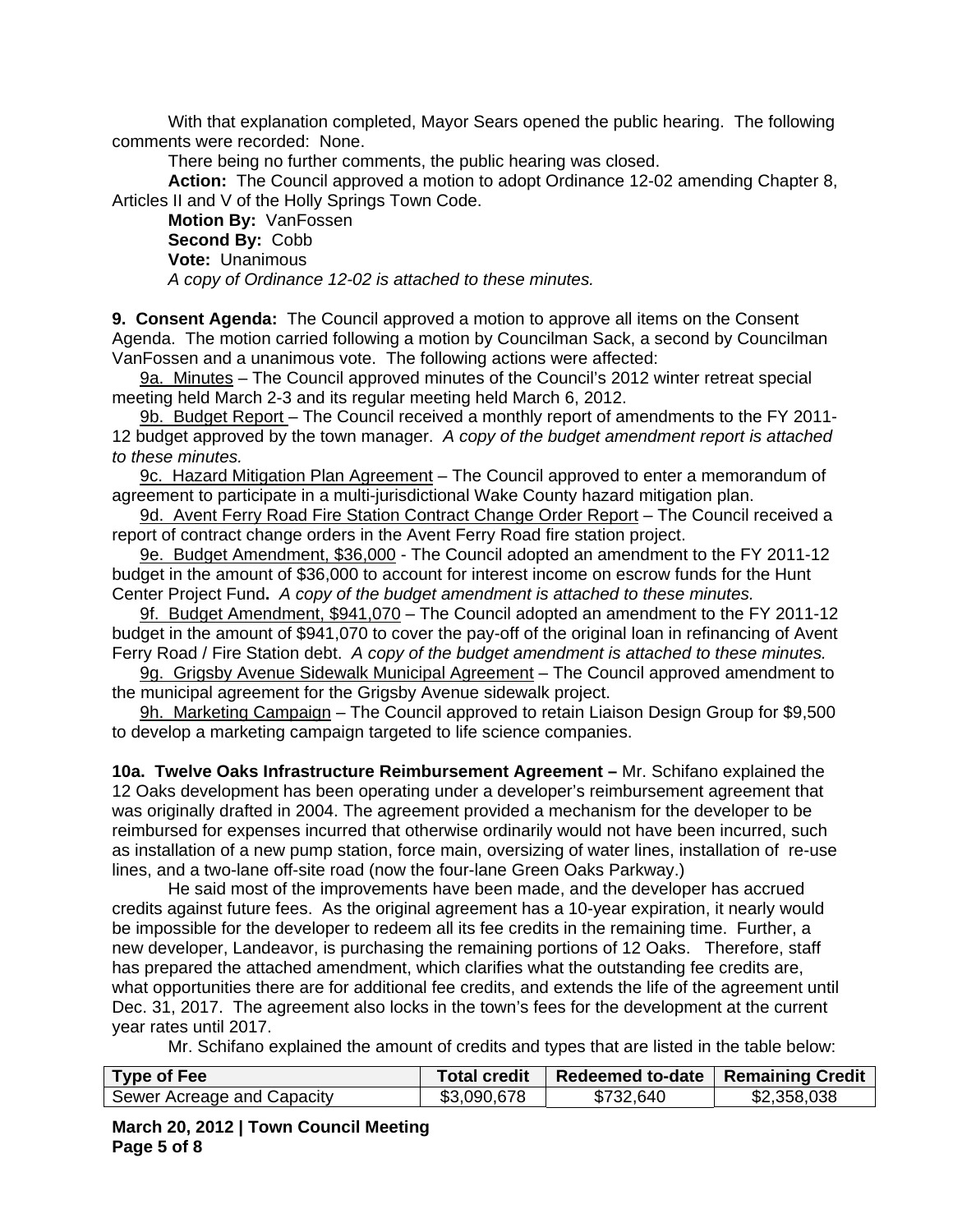| Water Acreage                     | \$460,403     | \$161,140          | \$299,263   |
|-----------------------------------|---------------|--------------------|-------------|
| <b>Water Capacity Replacement</b> |               |                    |             |
| (for re-use system)               | \$890,000     | \$140,000          | \$750,000   |
| Water Capacity Replacement *      |               |                    |             |
| (for FUTURE re-use system)        | $$1,488,000*$ | 0.00               | \$1,488,000 |
| Transportation                    | \$1,164,930   | $($495,734.06)$ ** | \$1,164,930 |

\* (Future re-use credit is subject to the actual construction costs).

\*\* (Pursuant to another agreement, the developer is to repay the town \$495,734.06 in transportation fees for money spent by the town construction Green Oaks Parkway after a previous developer's default. Once that amount is repaid, the Developer's credit shall apply).

He said credits are used to off-set fees that would be paid when a house is constructed or a lot is platted. The amounts listed are the maximum amounts if a sufficient number of houses are built during the term of the agreement to apply the credits.

**Action:** The Council approved a motion to enter modified infrastructure reimbursement agreement with developer of 12 Oaks.

**Motion By:** Sack **Second By:** Williams **Vote:** Unanimous

**10b. Parks and Recreation Committee Special Meeting –** Mr. Dean said in November, voters authorized the Town of Holly Springs to issue general obligation bonds for parks and recreation improvements. He said at the retreat, Council members said they would like to dedicate an evening to prioritizing projects and set phasing for those projects. Members of the Holly Springs Parks and Recreation Advisory Committee have expressed an interest in being a part of the discussion.

He said if the Council is amenable to a joint workshop, members of the Holly Springs Parks and Recreation Advisory Committee have expressed an interest in being a part of the discussion. Please set a time, date and location for a special meeting joint workshop for the purpose of establishing parks and recreation project priorities to be funded by the parks and recreation bond issue recently approved by voters.

 The next regular meeting of the Parks and Recreation Committee is 7 p.m. Thursday, April 12, but the Council can set any day or evening for this workshop.

After discussion the Council Members were in consensus to set the joint meeting date to discuss and prioritize parks and recreation projects to be funded by bonds for Monday, March 26, 2012 at 1:30 p.m. in the Holleman room at Holly Springs Town Hall.

**Action:** The Council approved a motion to set a special meeting for March 26, at 1:30 in the Holleman Room at Holly Springs Town Hall for the purpose of holding a joint workshop with the Parks and Recreation Advisory Committee to discuss and prioritize parks and recreation projects to be funded by bonds.

**Motion By:** Sack  **Second By:** Cobb  **Vote:** Unanimous

**10c. Stinson Avenue and Lacombe Court –** Ms. Parrish said that staff was contacted by the Home Owners Association president of Chelsea Woods for the installation of a three-way stop sign at Lacombe Ct. and Stinson Ave. There is a sharp curve in very close vicinity to the intersection, and based upon the technical criteria used by the Town to evaluate these requests, staff recommends installing a three-way stop intersection at this location.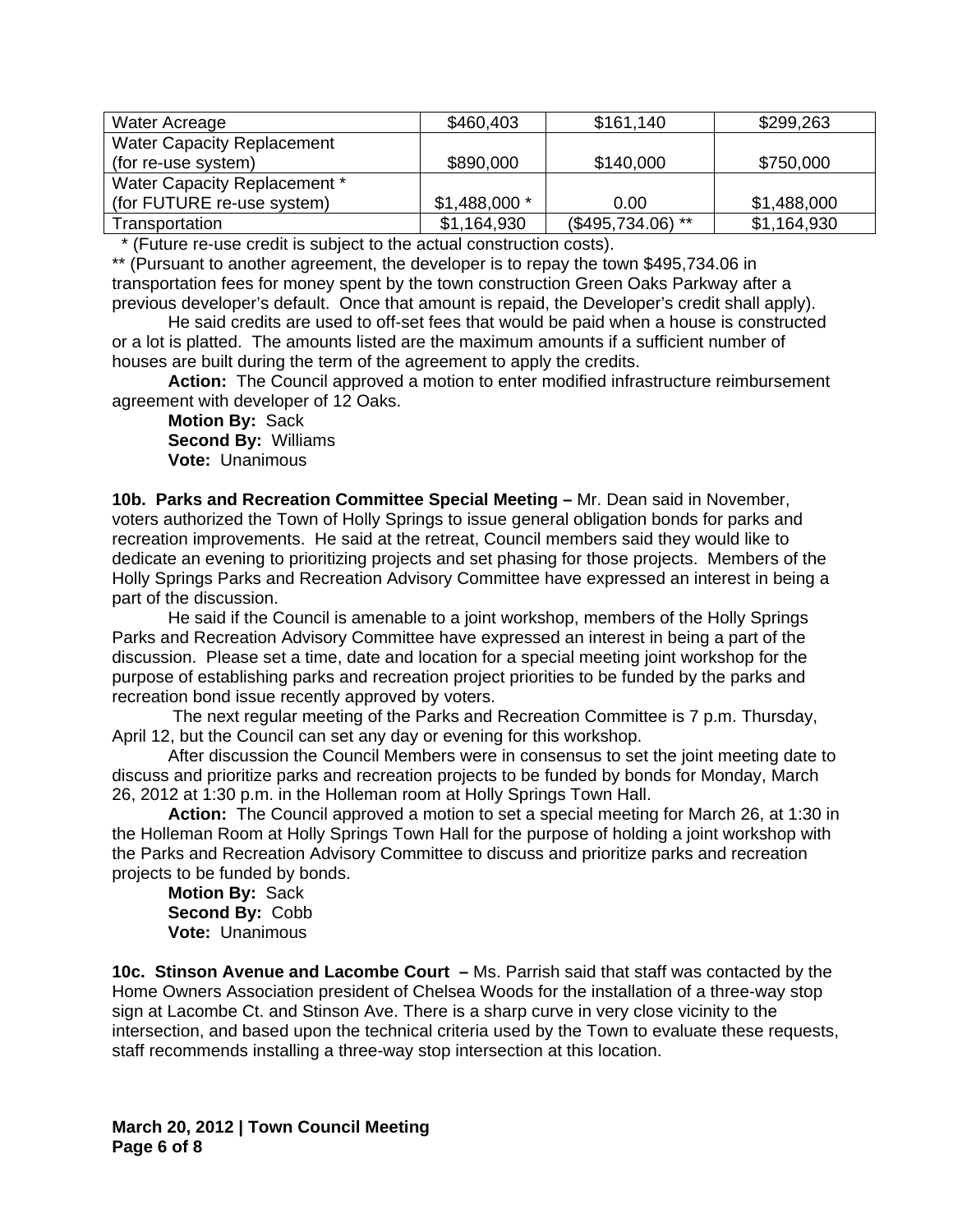Stephen McFadden resident of 908 Stinson Avenue said the original request was for speed bumps, but if the council approves the installation of a stop sign, he would like to request a warning "stop sign ahead" sign be posted before the curve coming from Bass Lake Road.

**Action:** The Council approved a motion to install and enforce a three-way stop at the intersection of Stinson Avenue and Lacombe Ct.

**Motion By:** Sack  **Second By:** Williams  **Vote:** Unanimous

**10d. Expand K-9 Police Program –** Chief John Herring said the Police Department was approved \$15,000 in the current budget for the purchase of an additional K-9 unit. This amount included the purchase of a dog, training tuition and associated equipment. As a result of the relationship our department has developed with the K-9 units from Raleigh Police Department, we have been offered the opportunity to train our new dogs in the upcoming school at no charge. This arrangement also would significantly reduce our travel and lodging cost. In addition, the arrangement presents an opportunity for us to reallocate the approved funding in order to expand the K-9 team to a much more effective and efficient component of our overall operation.

He said we are requesting to purchase three additional dogs immediately, so we may take advantage of the upcoming school. Again, due to the significant reduction in cost for training, travel and lodging, we are able to absorb this expansion within our current K-9 program budget. Therefore, we are not requesting any additional funding for this project, only the approval to purchase multiple dogs.

**Action:** The Council approved a motion to authorize purchase of three dogs to expand the K-9 police program.

**Motion By:** VanFossen  **Second By:** Williams  **Vote:** Unanimous

**11. Other Business:** Councilman Cobb congratulated the police department for a good job of directing traffic at Avent Ferry Road and NC 55 Hwy during the recent thunder storm.

Councilman Sack and VanFossen thanked staff for a great job presenting superstreet information meeting. Councilman Sack asked if the Holly Springs Postal Service Office will be closing its' Holly Springs branch and asked staff to research that possibility.

**12. Manager's Report:** Mr. Dean informed Council members of upcoming dates of a ribbon cutting of the Food Cupboard it will be Wednesday, March 21, at 11:30 a.m. He said there will be a bus tour of the business park scheduled for Thursday, March 29 at 8:00 a.m.

Mr. Dean also congratulated staff for a great job presenting the superstreet information meeting.

**13. Closed Session:** The Council approved a motion to enter into Closed Session, pursuant to N.C.G.S. 143-318.11(a)(3) to discuss personnel matters relating to the qualifications, competence, performance, character or fitness of a police officer, and, pursuant to NCGS 143- 318.11(a)(6) to discuss matters relating of easement acquisition claim settlement with LLC Ventures and a matter to discuss purchase of real estate property along the US 1 corridor.

**Motion By:** VanFossen **Second By:** Sack **Vote:** Unanimous

**March 20, 2012 | Town Council Meeting Page 7 of 8 --General Account of Closed Session, March 20, 2012:**